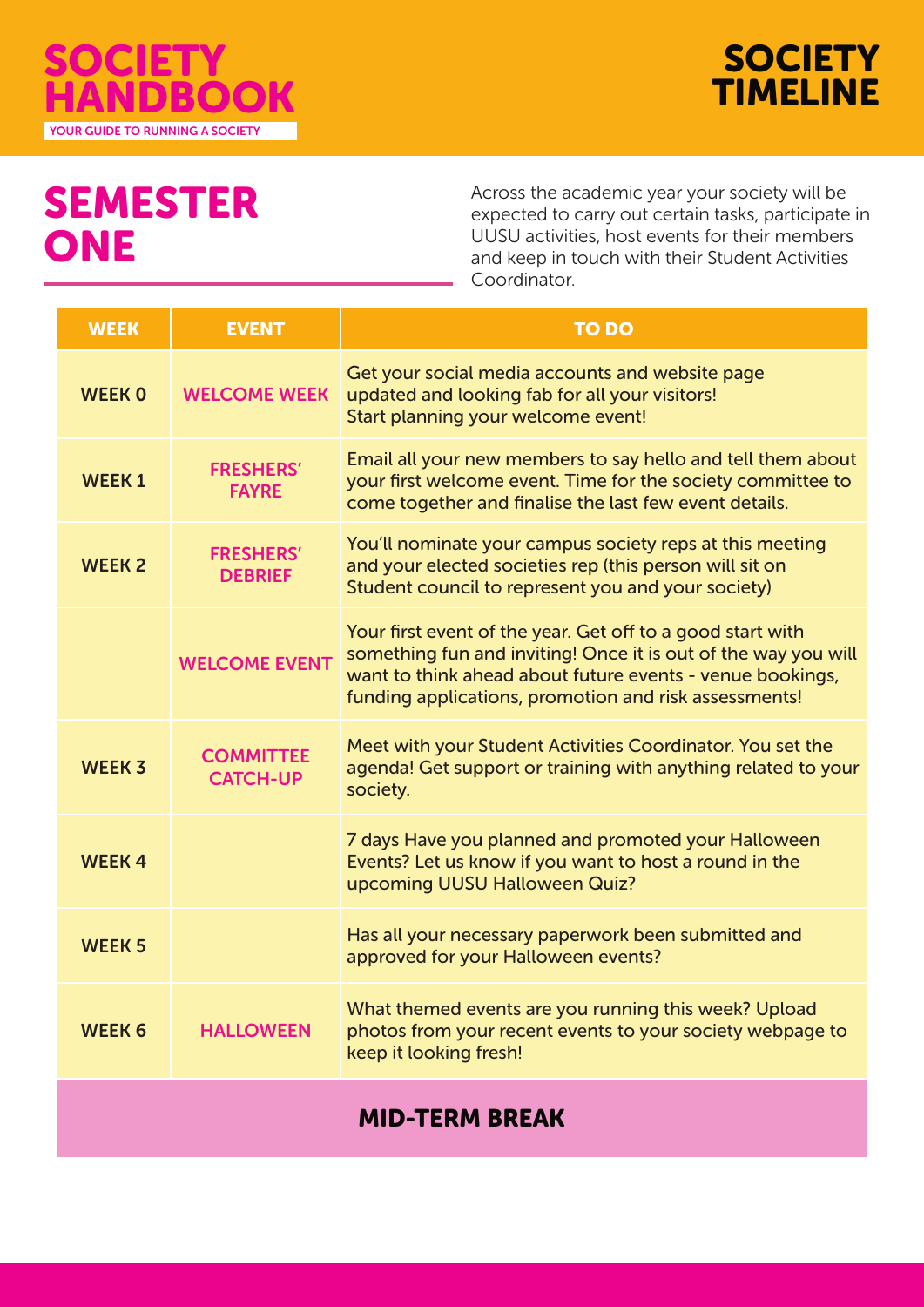



## SEMESTER ONE

| <b>WEEK</b>     | <b>EVENT</b>                         | <b>TO DO</b>                                                                                                                                                                                                                                                                                             |  |  |
|-----------------|--------------------------------------|----------------------------------------------------------------------------------------------------------------------------------------------------------------------------------------------------------------------------------------------------------------------------------------------------------|--|--|
| <b>WEEK 7</b>   | <b>COFFEE &amp; CHAT</b>             | Let's catch up. Speak to your Student Activities coordinator<br>and other UUSU societies and share experiences and best<br>practice so far.<br>We're over half way through the semester already! Have you<br>thought about a fundraising event for your society coffers or<br>a charitable organisation? |  |  |
| <b>WEEK 8</b>   |                                      | Check in with your members. Give them an update on what<br>is happening over the rest of the semester Encourage them<br>to get involved!                                                                                                                                                                 |  |  |
| <b>WEEK 9</b>   |                                      | Time for a quick committee catch up. Invite your Student<br>Activities coordinator if you want their input with anything                                                                                                                                                                                 |  |  |
| <b>WEEK 10</b>  |                                      | Have you planned and promoted your festive events? Is all<br>your necessary paperwork submitted? Do you wan to host a<br>round in the annual UUSU Festive Quiz? Let us know!                                                                                                                             |  |  |
| <b>WEEK 11</b>  |                                      | Has all your necessary paperwork been submitted and ap-<br>proved for your Festive events?                                                                                                                                                                                                               |  |  |
| <b>WEEK 12</b>  | <b>HOLIDAYS ARE</b><br><b>COMING</b> | What festive fun event do you have happening this week?<br>Share photos and videos of all your festive cheer on your<br>socials and webpage                                                                                                                                                              |  |  |
| CHDICTMAC RDFAK |                                      |                                                                                                                                                                                                                                                                                                          |  |  |

#### ITINDI IYA DIN (END OF SEMESTER ONE)

Time to relax. Have a great break and you'll be ready to hit the ground running in January again! If you are an academic society, get everyone together for study session and moral support. Good luck! You've got this!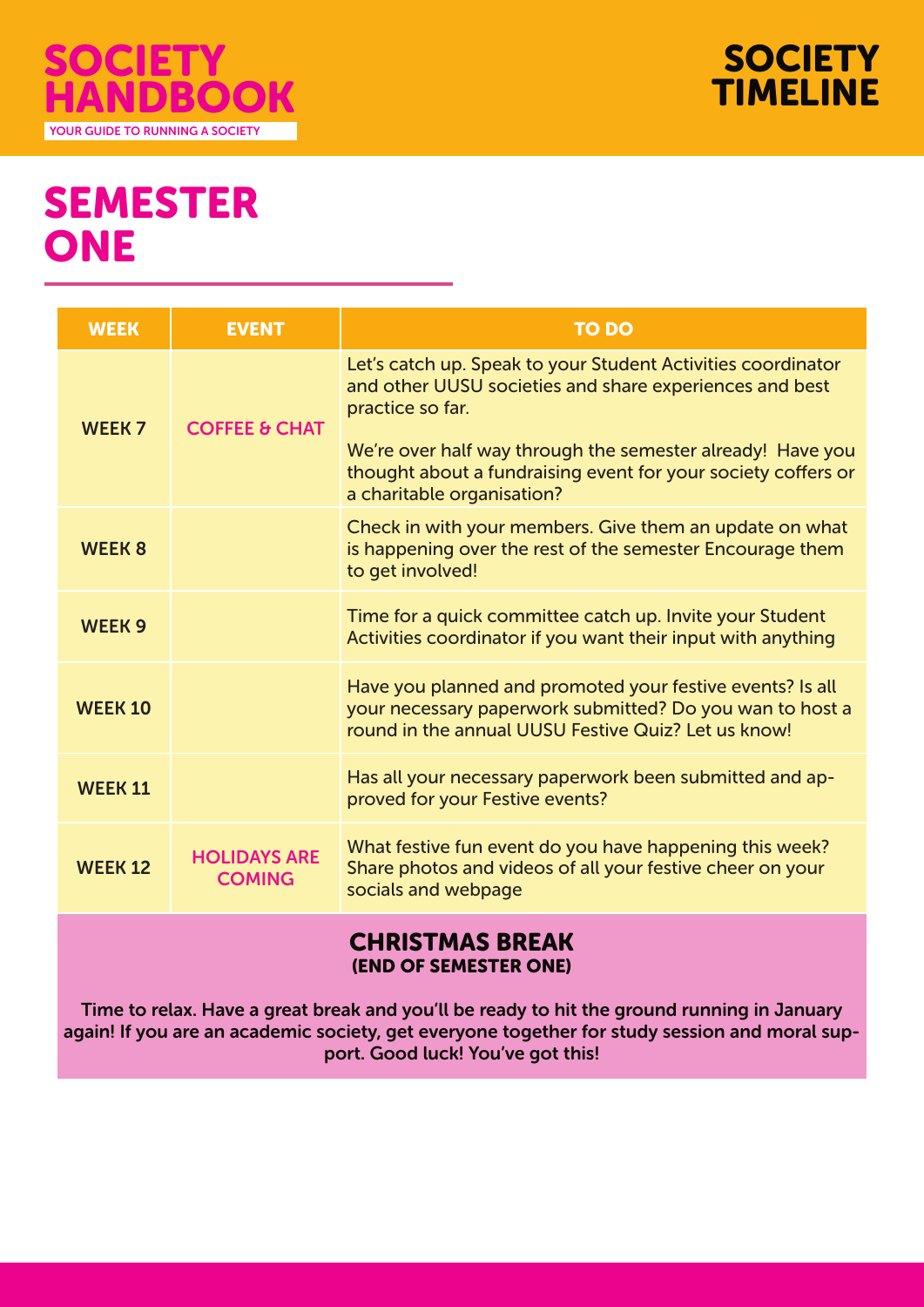



## SEMESTER **TWO**

Across the academic year your society will be expected to carry out certain tasks, participate in UUSU activities, host events for their members and keep in touch with their Student Activities Coordinator

| <b>WEEK</b>   | <b>EVENT</b>                         | <b>TO DO</b>                                                                                                                                                                                                                                             |
|---------------|--------------------------------------|----------------------------------------------------------------------------------------------------------------------------------------------------------------------------------------------------------------------------------------------------------|
| <b>WEEK 0</b> |                                      | Are you organised for re-freshers fayre? Dust the cobwebs<br>off your social media accounts and website. A new year<br>brings new members!                                                                                                               |
| <b>WEEK1</b>  | <b>REFRESHERS'</b><br><b>FAYRE</b>   | Email all your new members to say hello and tell them about<br>your first welcome event. Time for the society committee to<br>come together and finalise the last few event details.                                                                     |
| <b>WEEK 2</b> | <b>REFRESHERS'</b><br><b>DEBRIEF</b> | Let's catch up. Speak to your Student Activities coordinator<br>and other UUSU societies and share experiences. You're busy<br>this week! We're here to help if you need anything.                                                                       |
|               | <b>WELCOME EVENT</b>                 | Kickstart Semester 2 with a great event and welcome new<br>and old members back to campus. Once it is out of the way<br>you will want to think ahead about future events - venue<br>bookings, funding applications, promotion and risk assess-<br>ments! |
|               |                                      | Have you planned and promoted your Valentine's day event?<br>Is all your necessary paperwork submitted?                                                                                                                                                  |
| <b>WEEK 3</b> | <b>COMMITTEE</b><br><b>CATCH-UP</b>  | Meet with your Student Activities Coordinator. You set the<br>agenda! Get support or training with anything related to your<br>society.                                                                                                                  |
| <b>WEEK4</b>  | <b>VALENTINES</b><br><b>DAY</b>      | What themed events are you running this week? Upload<br>photos from your recent events to your society webpage to<br>keep it looking fresh!                                                                                                              |
| <b>WEEK 5</b> |                                      | It's time to prepare for your AGM - the meeting where you<br>elect the next students in line to run your society. Set your<br>date and venue, advertise widely and get members thinking<br>about how they could get involved.                            |
| <b>WEEK 6</b> | <b>COFFEE AND</b><br><b>CHAT</b>     | Let's catch up. Speak to your Student Activities coordinator<br>and other UUSU societies. We're half way through the se-<br>mester already! Have you thought about a fundraising event<br>for your society coffers or a charitable organisation?         |
| <b>WEEK7</b>  | <b>SOCIETY</b><br><b>AGM</b>         | It a big week for societies! Good Luck with your AGM. If, after<br>your AGM you don't have a new committee identified let<br>your SAC know - we can help.                                                                                                |